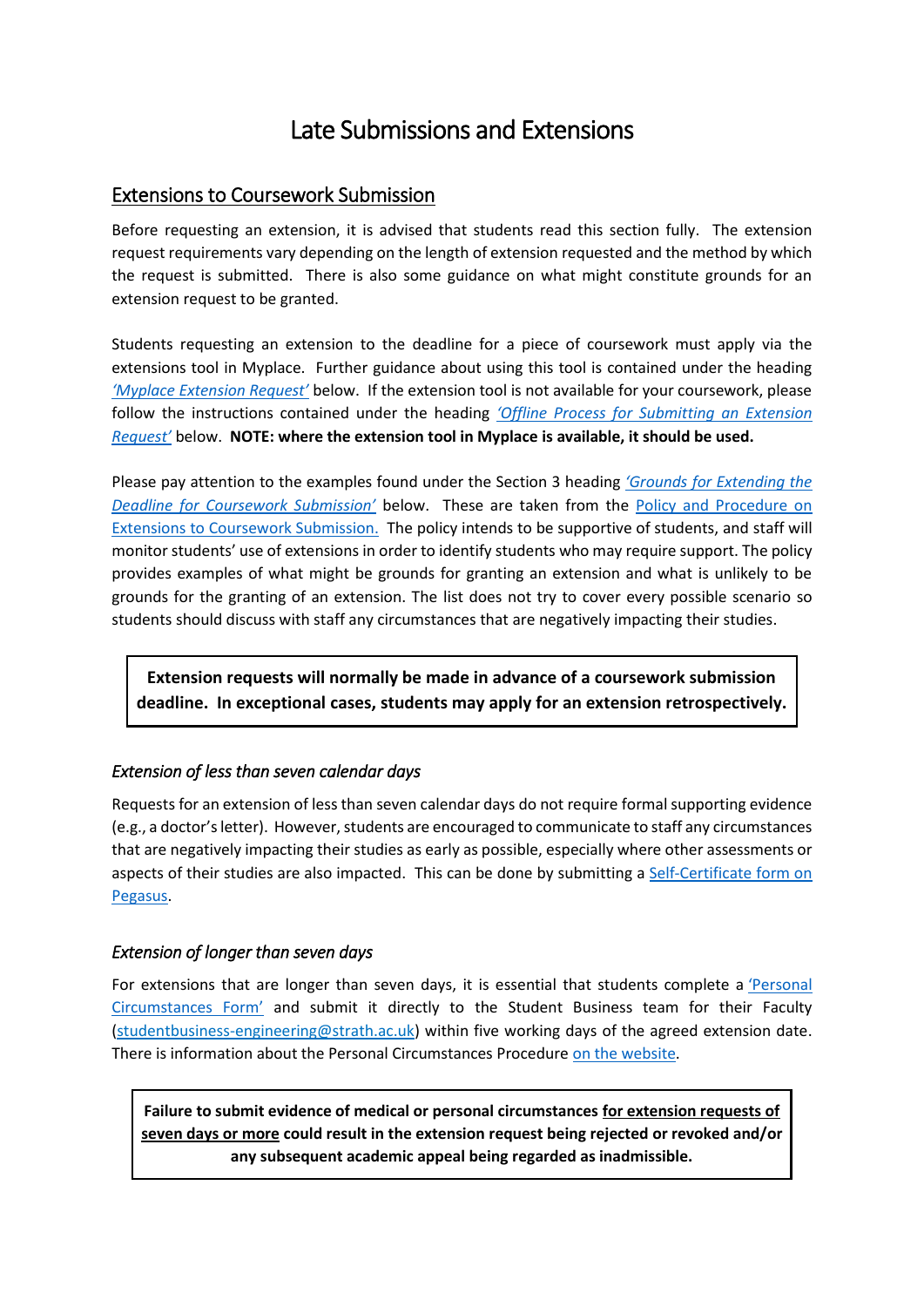Students should note that certified cases of medical and/or personal circumstances will be considered sympathetically and the rules will be applied in a caring manner. Where there are sensitivities or difficulties in obtaining evidence (for example, a death certificate), a compassionate approach will be taken. The rules are designed to be as clear as possible, to help students plan their work sensibly and ensure parity in the service provided to all students.

### <span id="page-1-1"></span><span id="page-1-0"></span>Grounds for Extending the Deadline for Coursework Submission

The list below does not try to cover every possible scenario but provides examples of what might be grounds for granting an extension and what is unlikely to be grounds for the granting of an extension. Students should not be discouraged from submitting a request if they do not see their situation described below.

#### *Examples of Medical Circumstances*

Medical conditions or illness, including physical and/or mental health problems that negatively impact a student's preparation for an assessment.

#### *Examples of Personal Circumstances*

- serious illness or death of a person close to the student
- family break-up
- being a victim of crime
- being in a serious car accident
- jury service
- significant relationship breakdown
- unexpected caring commitments
- homelessness
- Home Office requirements
- fire
- flood
- adverse weather conditions
- exceptional travel circumstances outwith a student's control which prevented them from meeting the published submission date
- other exceptional circumstances that can be reasonably considered to negatively impact a student's ability to submit coursework on time

# *Examples of Insufficient Grounds for an Extension*

The following circumstances would not be acceptable grounds for granting an extension:

- poor planning and time management
- error made in understanding the published dates of assessment submissions
- having another assessment due on or around the same date
- minor IT issues such as computer failure
- failure of third parties to deliver the assessment
- holidays, social events, moving house, or any event planned in advance of the submission deadline
- failure to make alternative travel plans when disruptions were advised in advance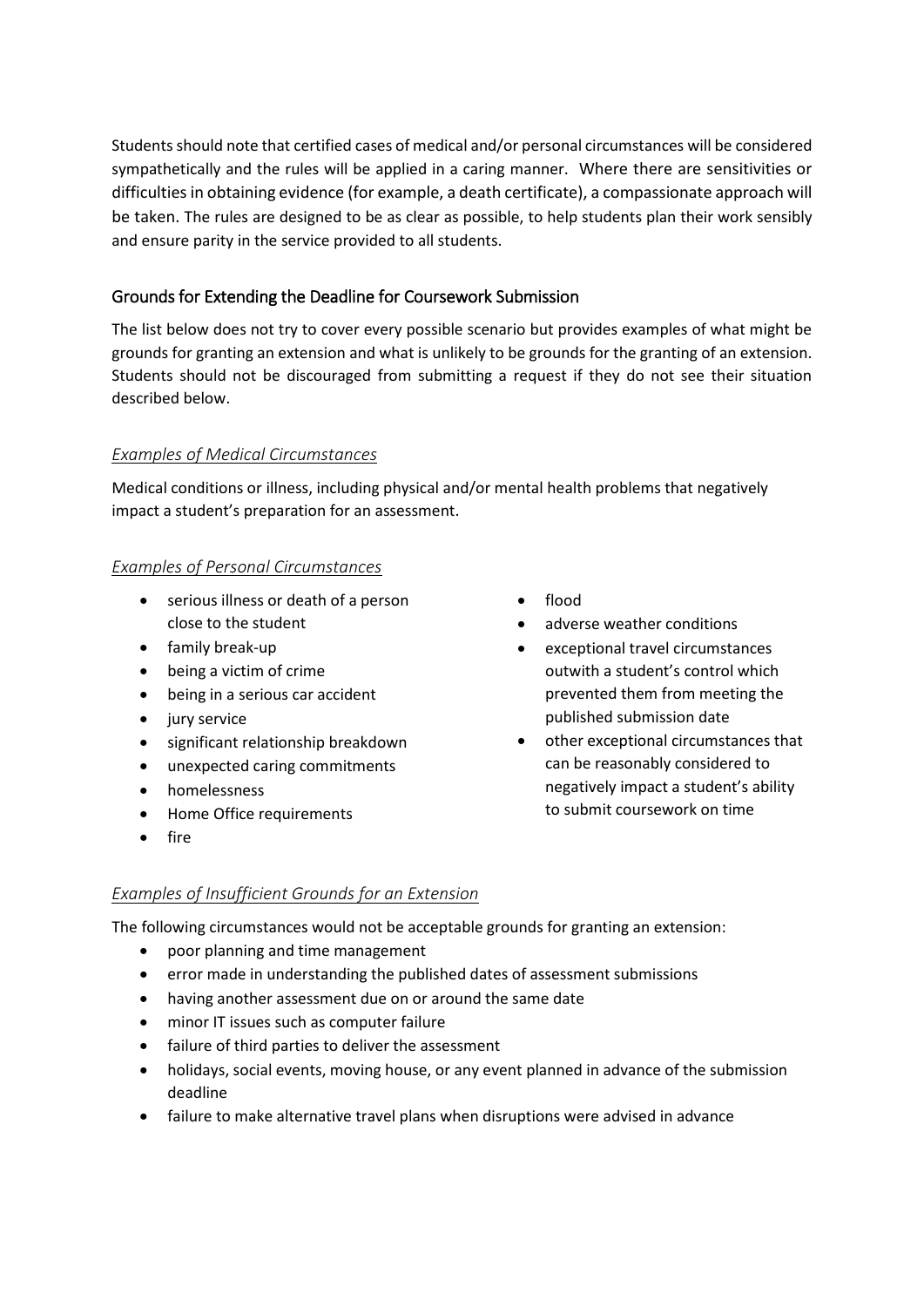# Myplace Extension Request Process

Instructions for the submission of an extension request via Myplace are below. [A version of these](https://wiki.lte.strath.ac.uk/display/MS/Extension+Requests+in+Myplace)  [instructions with images of the screen to support the explanation is also available.](https://wiki.lte.strath.ac.uk/display/MS/Extension+Requests+in+Myplace)

- 1. Go to the Myplace site for the class in which you wish to request an extension to the deadline of a piece of coursework
- 2. Click on the assignment link for the piece of coursework. This will open a page containing information about the assignment, the status of your submission and the deadline
- 3. Click on the Extensions section and select 'Request Extension'
- 4. You will be required to fill in three parts of a form:
	- i. Select a reason from the dropdown list
	- ii. Propose a new deadline (date and time)
	- iii. Describe in more detail your reason for requesting an extension
- 5. Submit your extension request

You will receive a Myplace notice and an email to confirm that your request has been submitted. If you have downloaded the University's Mobile App and have logged in using your DS username, you will also receive a push notification on your device.

Your request will be considered, resulting in one of the following two outcomes:

- 1. Your extension request will be granted either based on the date and time you proposed or based on an alternative date and time specified by the appropriate member of staff
- 2. Your extension request will not be granted\*

The outcome of your extension request will be communicated to you via a Myplace notice and an email. If you have downloaded the University's Mobile App and have logged in using your DS username, you will also receive a push notification on your device.

If you submit an extension request and decide that you no longer require it, you can cancel the request up until the point at which it is approved. After it has been approved, you cannot cancel the request but you can, of course, submit the work in time for the original deadline.

\*If your extension request is not granted and you would like to access support please contact the Course Director for your programme (contact details can be found via the University Directory at [https://ben.mis.strath.ac.uk/Teldir/\)](https://ben.mis.strath.ac.uk/Teldir/). For details of central University support services, please see the 'Support' section below.

#### <span id="page-2-0"></span>Offline Process for Submitting an Extension Request

If your assignment does not allow you to request a selection through Myplace or your assignment is not on Myplace, then you should email direc[t mae-extensions@strath.ac.uk](mailto:mae-extensions@strath.ac.uk) with the following details:

- Course name and course code, and assignment for which you require the extension
- Your full name and registration number (as it appears in Pegasus)
- The details of the length of extension requested
- The Medical or Personal Circumstances which have prompted your request for extension.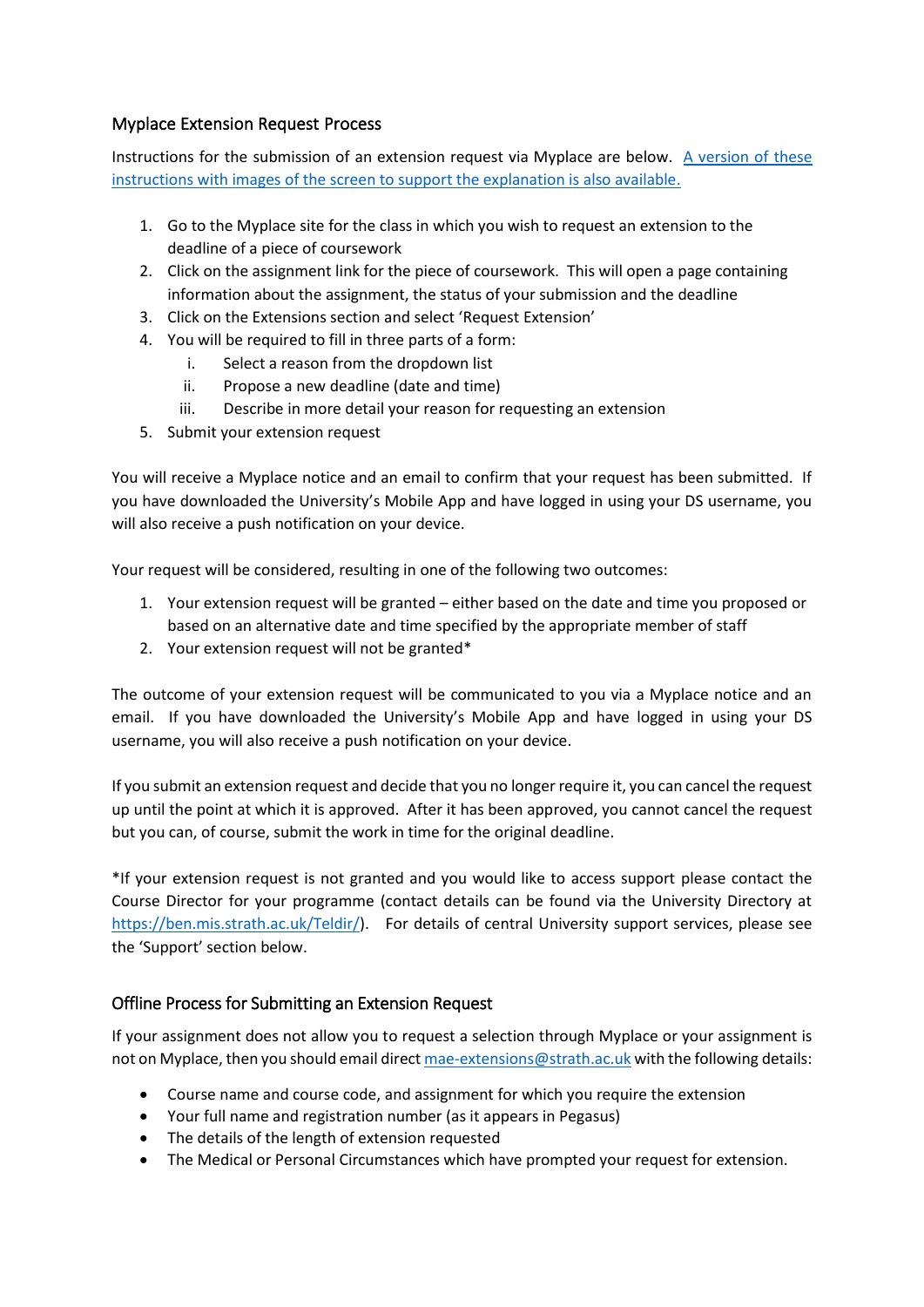Extension requests submitted via email where there is the capability to submit via Myplace will be denied, unless there is a specific justification for this.

All other conditions of the Extensions Policy and process remain in place when submitting through these channels.

#### Support

#### **Disability and Wellbeing Service (including Student Counselling Service and Student Health)**

Phone: 0141 548 3402 Email: [disability-wellbeing@strath.ac.uk](mailto:disability-wellbeing@strath.ac.uk) Disability & Wellbeing Service Room 4.36, Level 4, Graham Hills Building 50 George Street Glasgow G1 1QE For more information visit the [Disability and Wellbeing Service webpage.](https://www.strath.ac.uk/professionalservices/disabilityandwellbeing/)

#### **Study Skills Service**

Phone: 0141 548 4064/4062 Email: [studyskills@strath.ac.uk](mailto:studyskills@strath.ac.uk) Level 6, Livingstone Tower, 26 Richmond Street, G1 1XH For more information visit the [Study Skills Service webpage.](https://www.strath.ac.uk/studyskills/)

#### **Maths Skills Support Centre**

Phone: 0141 548 3343 Room LT308, Livingstone Tower, 26 Richmond Street, G1 1XH For more information visit the [Maths Skills Support Centre webpage.](https://www.strath.ac.uk/studywithus/strathlife/academicsupport/mathsskillssupportcentre/)

#### **International Student Support**

Phone: 0141 548 4273 Email: [infoandadvice@strath.ac.uk](mailto:infoandadvice@strath.ac.uk) For more information visit the [International Student Support webpage.](https://www.strath.ac.uk/studywithus/internationalstudents/whileyourehere/internationalstudentsupportteam/)

#### **Strathclyde Students' Union's The Advice Hub**

Phone: 0141 567 5040 Email: [strathunion.advice@strath.ac.uk](mailto:strathunion.advice@strath.ac.uk) For location see Strath [Union's Advice Hub webpage](https://www.strathunion.com/advice/).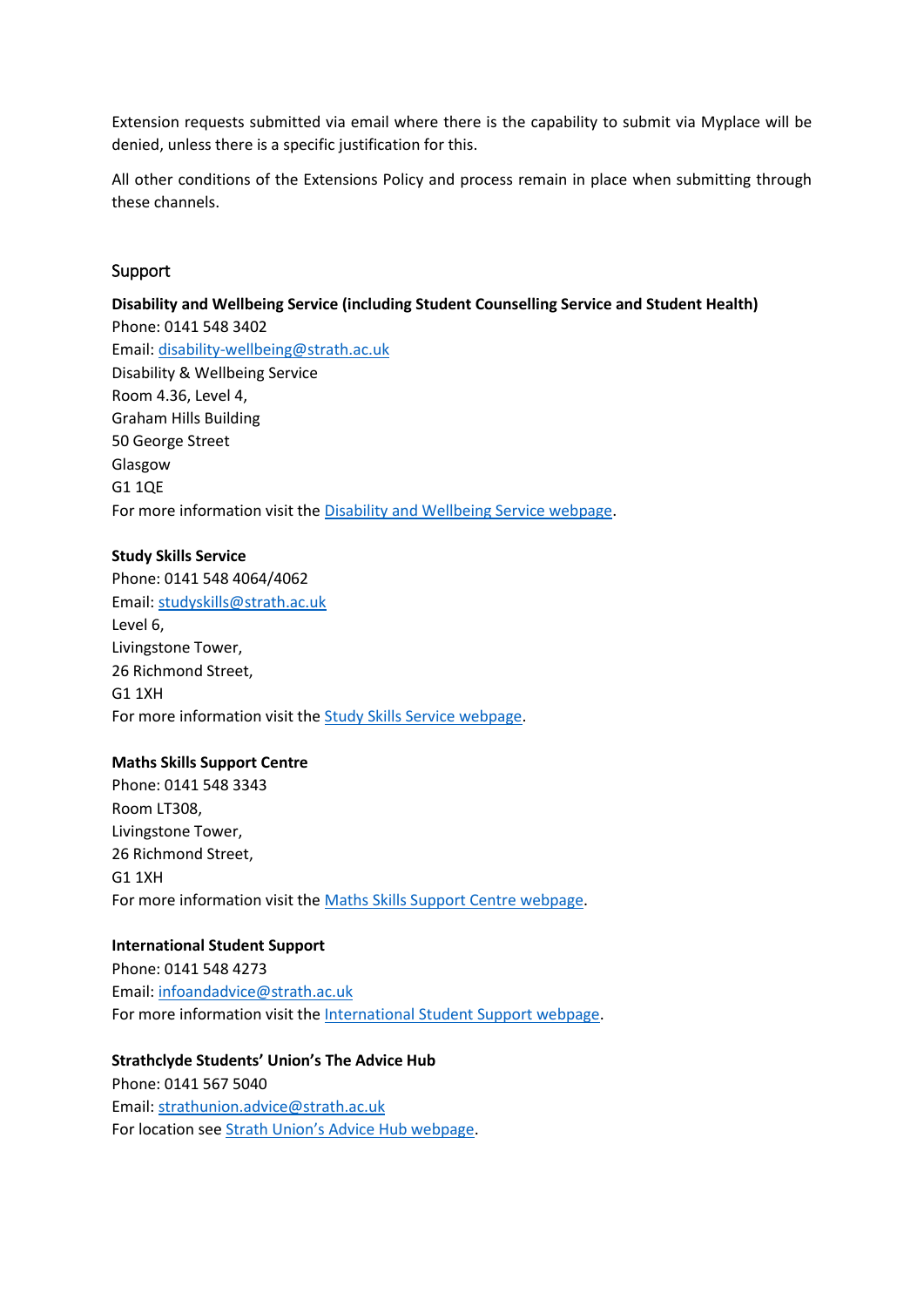# Penalties for the Late Submission of Coursework

Coursework is deemed to be late when it is submitted after the published deadline without an agreed extension, and in the absence of personal circumstances.

The [Policy and Procedure on Late Submission of Coursework](https://www.strath.ac.uk/sees/studentpolicies/policies/assessmentfeedbackandexternalexaminers/policyandprocedureforlatesubmissionofcoursework/) provides a detailed account of the policy and procedures for the late submission of coursework. You should read this document carefully, noting that there may be exceptions to the policy outlined for specific types of coursework, such as (but not limited to) group work or presentations. Staff will communicate any such instances to students. However, in all instances, the range and timing of penalties will be applied according to a commitment to fairness and supporting all students in their studies alongside agreed procedures. Staff will monitor the late submission of assessments in order to identify any students who may require support. For regular coursework, the Policy and Procedure on Late Submission of Coursework outlines the penalties to be applied, and these are summarised below.

Coursework that is submitted late, but within seven calendar days of the published deadline date and time, will be subject to penalties, as shown in the table below. The table demonstrates the application of a sliding scale of penalties, where a late submission within 24 hours of the deadline will incur a penalty of 10% applied to the original mark, and for each subsequent 24 hour period, an additional 5% penalty will be applied to the original mark. The table also shows that the application of penalties will be capped for coursework that is of a Pass standard. Coursework submitted after seven calendar days of the published deadline date and time will receive a mark of zero. Students who can demonstrate that they faced exceptional circumstances on the deadline day, and who submit their coursework within 4 hours of the published date and time, will not have their coursework subject to penalties. This 4 hour period is called the 'grace period' – see below the table for further information.

| <b>Example</b> | Day of submission                                                                                                                                                                                                   | <b>Penalties applied</b>                                                                                                                                                                                                 |
|----------------|---------------------------------------------------------------------------------------------------------------------------------------------------------------------------------------------------------------------|--------------------------------------------------------------------------------------------------------------------------------------------------------------------------------------------------------------------------|
| 1.             | Coursework submitted after the deadline,<br>student has an approved extension and submits<br>within the approved extension period.                                                                                  | No penalty to be applied.                                                                                                                                                                                                |
| 2.             | Late submission on the day of the deadline (or<br>approved extended deadline), student has<br>communicated exceptional circumstances and is<br>granted a grace period of up until four hours<br>after the deadline. | No penalty to be applied.                                                                                                                                                                                                |
| 3.             | Late submission within one calendar day (less<br>than 24 hours) of the deadline, student has no<br>approved extension.                                                                                              | 10 percentage point penalty<br>applied to original mark, unless<br>penalty reduces<br>the<br>the<br>student's<br>mark<br>below<br>to<br>40%(UG)/50%(PG), in which case<br>the mark is capped at $40\%$ (UG)/<br>50%(PG). |
| 4.             | Late submission more than one calendar day                                                                                                                                                                          | 15 percentage point penalty (10                                                                                                                                                                                          |
|                | (more than 24 hours) after the deadline but less<br>than two full calendar days (less than 48 hours)                                                                                                                | points for first day, 5 points for<br>second day or part day), unless                                                                                                                                                    |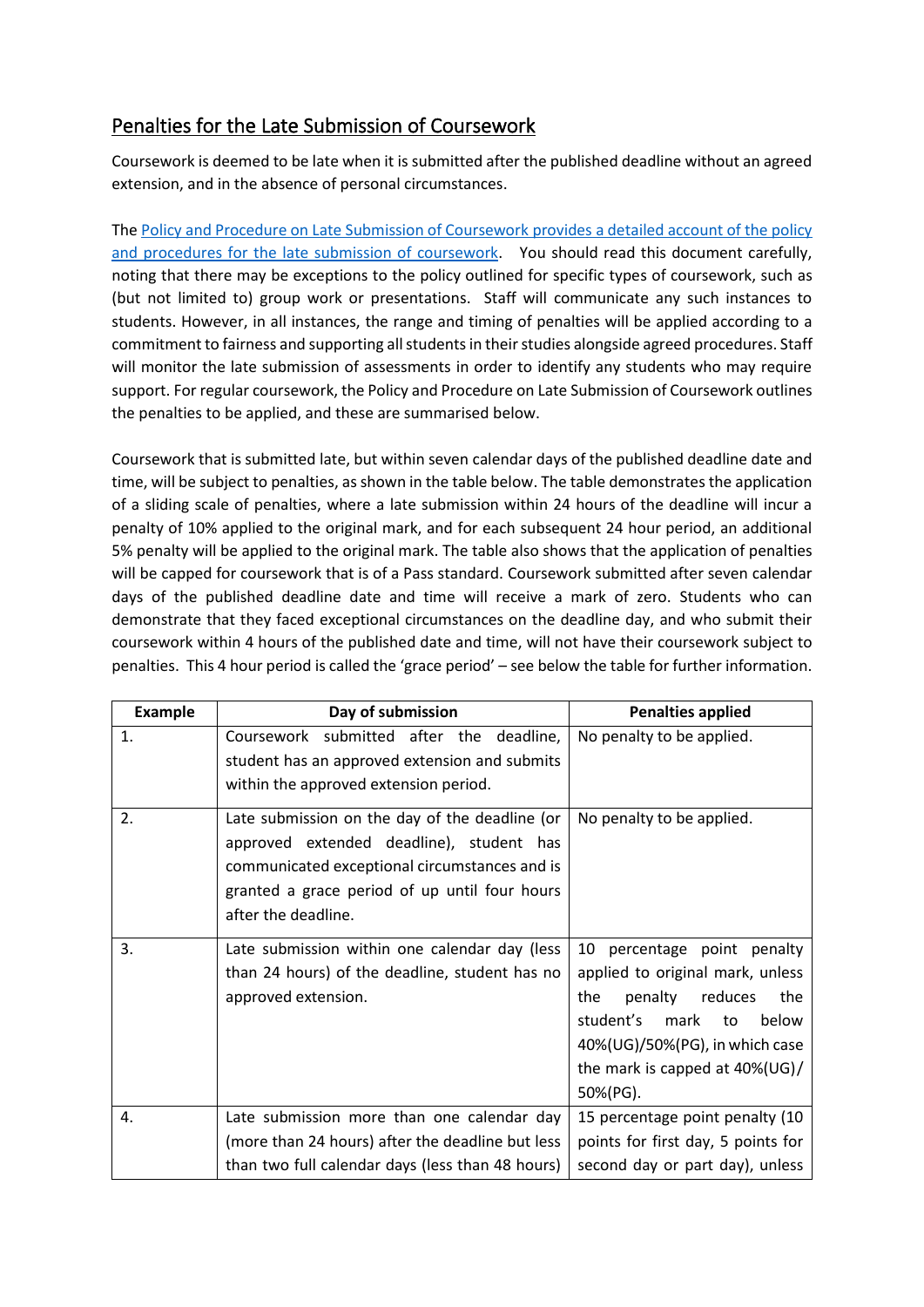|    | after the deadline has expired, student has no      | penalty<br>reduces<br>the<br>the                                      |
|----|-----------------------------------------------------|-----------------------------------------------------------------------|
|    | approved extension.                                 | student's<br>mark<br>to<br>below                                      |
|    |                                                     | 40%(UG)/50%(PG), in which case                                        |
|    |                                                     | the<br>mark<br>is<br>capped<br>at                                     |
|    |                                                     | 40%(UG)/50%(PG).                                                      |
| 5. | Late submission more than two full calendar         | 20 percentage point penalty (10                                       |
|    | days (longer than 48 hours) after the deadline      | for first day, 5 for second day, 5                                    |
|    | but less than three calendar days (72 hours),       | for third day or part day), applied                                   |
|    | student has no approved extension.                  | to original mark, unless the                                          |
|    |                                                     | penalty reduces the student's                                         |
|    |                                                     | mark<br>below<br>40%<br>to                                            |
|    |                                                     | (UG)/50%(PG), in which case the                                       |
|    |                                                     | mark is capped at 40%(UG)                                             |
|    |                                                     | /50%(PG).                                                             |
| 6. | Late submission more than three full calendar       | 25 percentage point penalty (10                                       |
|    | days (longer than 72 hours) after the deadline      | for first day, 5 for second day, 5                                    |
|    | but less than four full calendar days (less than 96 | for third day, 5 for fourth day or                                    |
|    | hours), student has no approved extension.          | part day), applied to original                                        |
|    |                                                     | mark, unless the penalty reduces                                      |
|    |                                                     | the student's mark to below                                           |
|    |                                                     | 40%(UG)/50%(PG), in which case                                        |
|    |                                                     | the mark is capped at 40%(UG)                                         |
| 7. | Late submission more than four full calendar        | /50%(PG).                                                             |
|    | days (more than 96 hours) after the deadline but    | 30 percentage point penalty (10<br>for first day, 5 for second day, 5 |
|    | less than five full calendar days (less than 120    | for third day, 5 for fourth day, 5                                    |
|    | hours), student has no approved extension.          | for fifth day or part day), applied                                   |
|    |                                                     | original mark, unless the<br>to                                       |
|    |                                                     | penalty reduces the student's                                         |
|    |                                                     | below<br>40%(UG)<br>mark<br>to                                        |
|    |                                                     | /50%(PG), in which case the                                           |
|    |                                                     | mark is capped at 40%(UG)                                             |
|    |                                                     | /50%(PG).                                                             |
| 8. | Late submission more than five full calendar days   | 35 percentage point penalty (10                                       |
|    | (more than 120 hours) after the deadline but less   | for first day, 5 for second day, 5                                    |
|    | than six full calendar days (less than 144 hours),  | for third day, 5 for fourth day, 5                                    |
|    | student has no approved extension.                  | for fifth day, and 5 for sixth day                                    |
|    |                                                     | or part day), applied to original                                     |
|    |                                                     | mark, unless the penalty reduces                                      |
|    |                                                     | the student's mark to below                                           |
|    |                                                     | 40%(UG)/50%(PG), in which case                                        |
|    |                                                     | the mark is capped at 40%(UG)                                         |
|    |                                                     | /50%(PG).                                                             |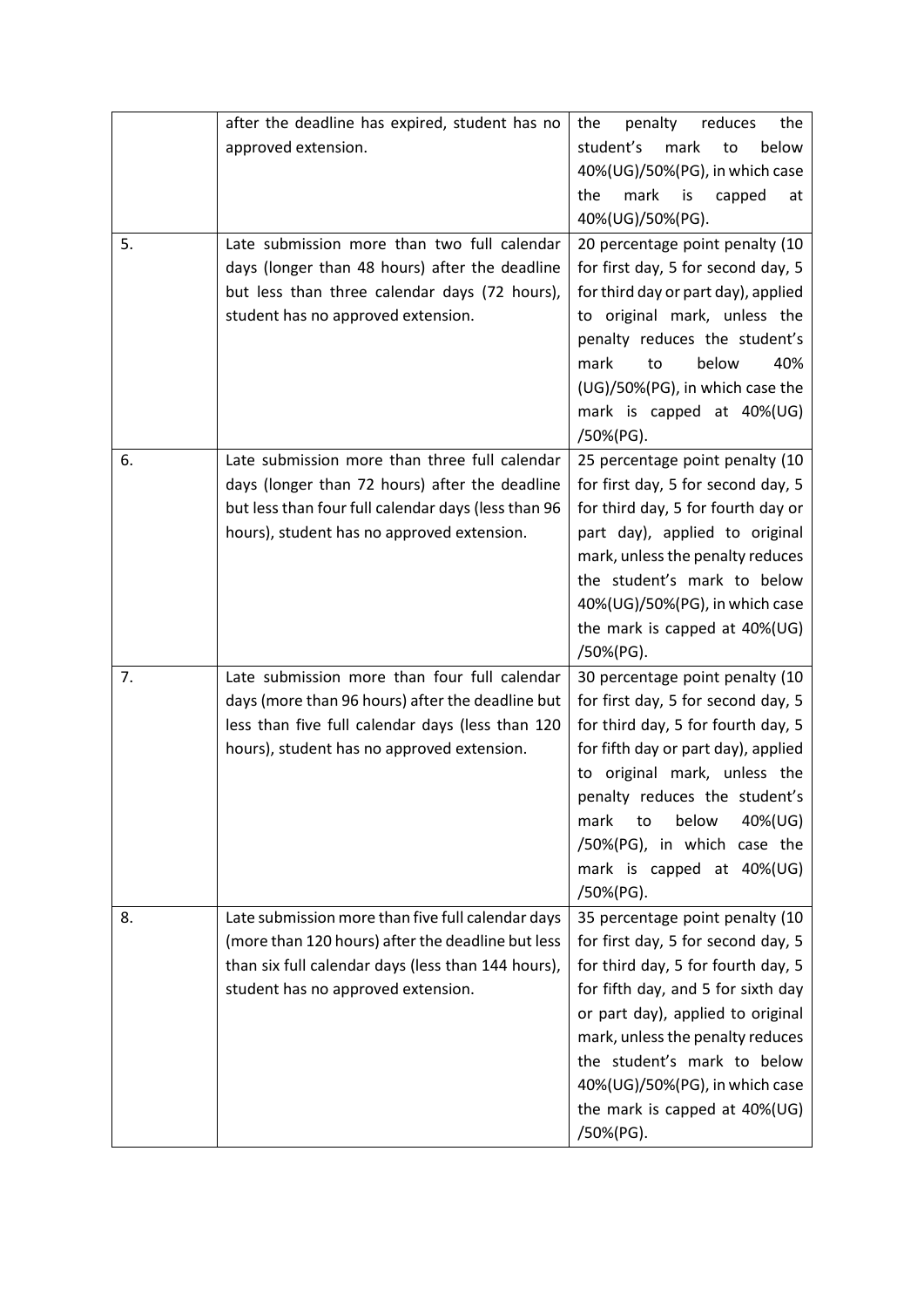| 9.  | Late submission more than six full calendar days  | 40 percentage point penalty (10    |
|-----|---------------------------------------------------|------------------------------------|
|     | (more than 144 hours) after the deadline but less | for first day, 5 for second day, 5 |
|     | than seven full calendar days (less than 168      | for third day, 5 for fourth day, 5 |
|     | hours), student has no approved extension.        | for fifth day, 5 for sixth day and |
|     |                                                   | 5 for the seventh part day),       |
|     |                                                   | applied to original mark, unless   |
|     |                                                   | penalty reduces<br>the<br>the      |
|     |                                                   | student's mark to<br>below         |
|     |                                                   | 40%(UG)/50%(PG), in which case     |
|     |                                                   | the mark is capped at 40%(UG)      |
|     |                                                   | /50%(PG).                          |
| 10. | Late submission more than seven full calendar     | A mark of zero will be applied to  |
|     | days after the deadline. For example, a deadline  | the work.                          |
|     | was set for Midday on a Wednesday and a           |                                    |
|     | student submits an assessment after midday the    |                                    |
|     | following Wednesday                               |                                    |

# Requesting the application of the grace period

If you experience unexpected circumstances before the time set on the day of the deadline and it results in a delay to your submission of less than four hours, you can request that the grace period is applied to your coursework submission via the late submissions tool in Myplace. If the reason provided is acceptable for use of the grace period, this will mean that a penalty is not applied to your mark. **Requests for the grace period to be applied must be submitted within 4 hours of the published date and time and no longer** – we strongly suggest that you submit your request as soon as you have submitted your coursework. To request that the grace period is applied:

- 1. Submit your coursework
- 2. In the assignment page containing information about the status of your submission and the deadline, click on the Late Submissions section to expand it
- 3. From the 'Reason for grace period' dropdown list, select the reason that best describes why you are requesting the grace period
- 4. Submit your request

The grace period will be automatically applied to your submission. However, if it becomes apparent that the grace period has been misused, a member of staff may revoke it and apply the appropriate late penalty. [Instructions with images of the screen to support this explanation is also available.](https://wiki.lte.strath.ac.uk/display/MS/Late+Submissions+in+Myplace)

#### **If the late submissions tool is not available for your coursework, you must follow the below procedure.**

- Email direct [mae-extensions@strath.ac.uk](mailto:mae-extensions@strath.ac.uk) with the following details:
	- o Course name and course code, and assignment for which you have submitted late.
	- o Your full name and registration number (as it appears in Pegasus)
	- o The Reason for the Grace Period request.